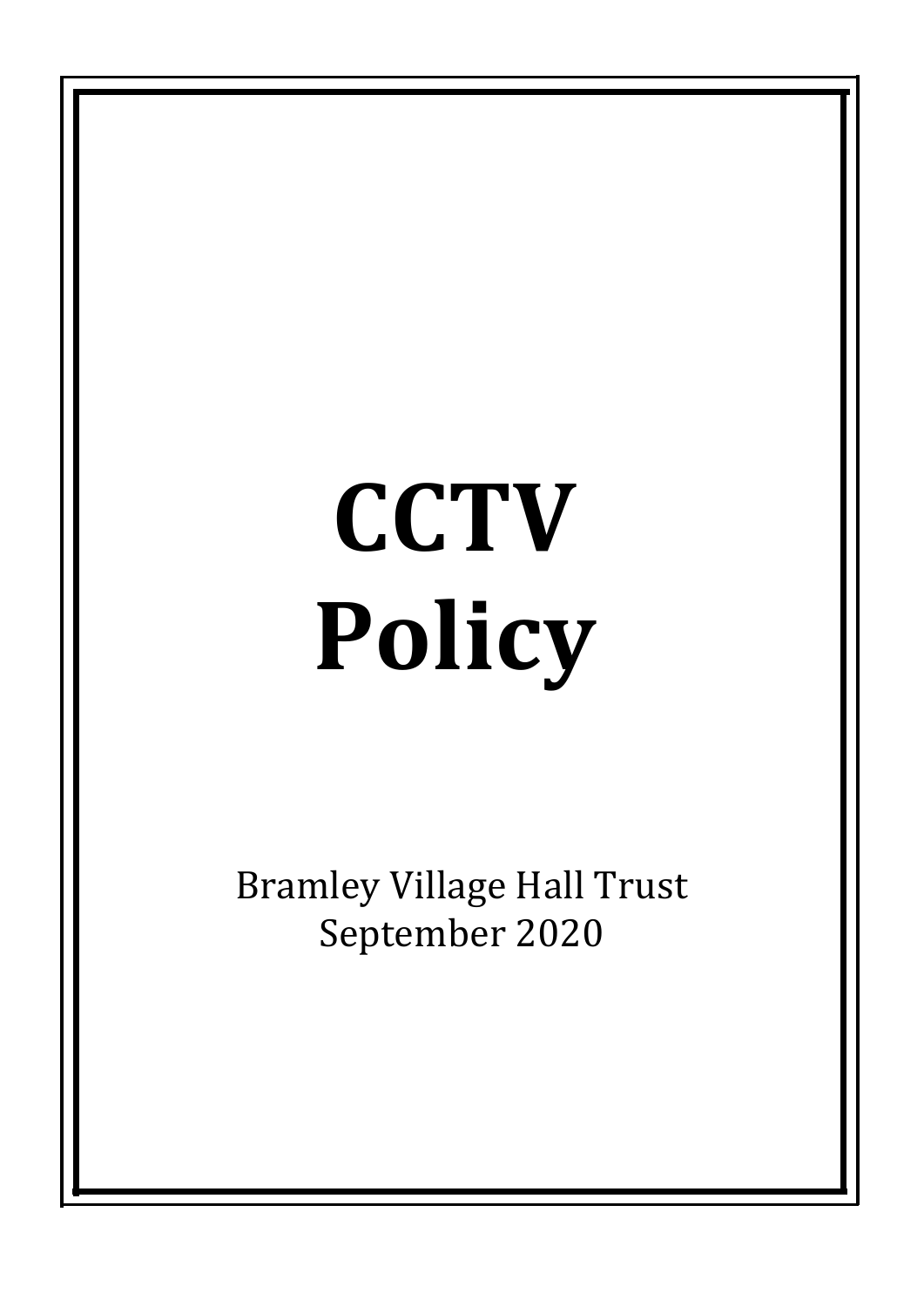## **Purpose of this policy and procedure**

Closed circuit television (CCTV) is installed at Bramley Village Hall. This document details the policy and procedures used to control the management, operation, use and confidentiality of the CCTV system.

The purposes of the CCTV system are:

- To maintain the security of the premises;
- To deter and prevent crime and antisocial behaviour;
- To provide a safe and secure environment for staff, volunteers, visitors and hirers:
- To assist law Enforcement Agencies to carry out their lawful duties.

Our policy reflects the key elements of the Home Office Surveillance Camera Code Of Practice, which is available at

https://www.gov.uk/government/publications/surveillance-camera-code-ofpractice 

The code says: "Surveillance camera systems are deployed extensively within England and Wales. Where used appropriately, these systems are valuable tools which contribute to public safety and security and in protecting both people and property." 

"The government is fully supportive of the use of overt surveillance cameras in a public place whenever that use is: in pursuit of a legitimate aim; necessary to meet a pressing need; proportionate; effective .and; compliant with any relevant legal obligations". (Para  $1.3$  and  $1.4$ )

# **Application**

This policy and procedure applies to all Trustees, members, staff, users and hirers, volunteers, visitors and the general public who have access to:

- activities held on the village hall site;
- parking for any village hall activities:
- any outside area of the site, including car park and sheds

### **Policy statement**

Bramley Village Hall will ensure the CCTV system is used in accordance with this policy, in order to carry out its day to day operations, to meet its objectives and to comply with legal obligations. The system is used for the prevention and detection of crime, safeguarding volunteers and visitors, and ensuring compliance with health and safety.

### **Responsibilities**

The Bramley Village Trust has responsibility for the control of images and decisions on how the CCTV system is used. Any employees, Trustees or the installer who have access to the footage are DBS checked.